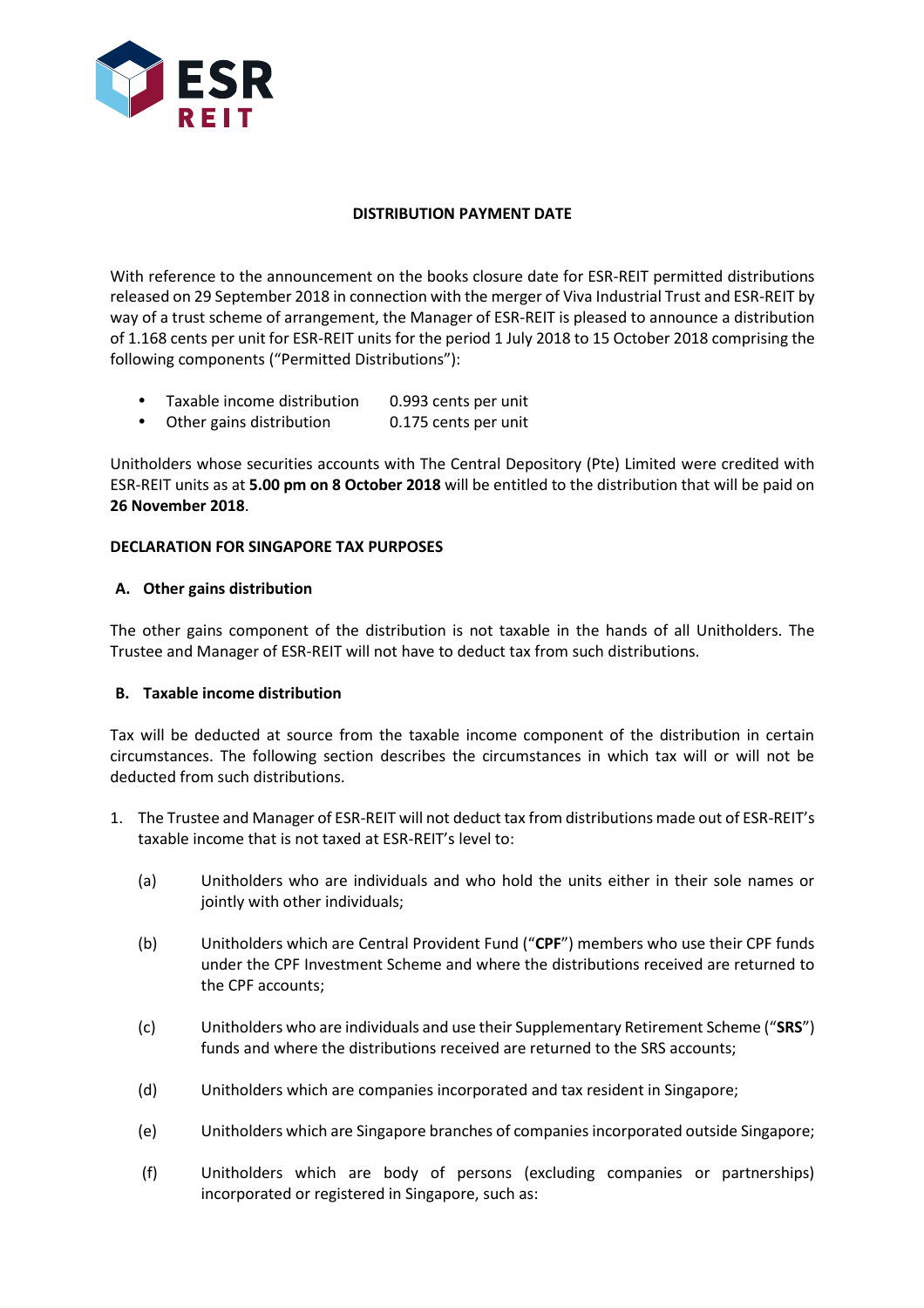

- (i) statutory boards;
- (ii) co-operative societies registered under the Co-operative Societies Act (Cap. 62);
- (iii) trade unions registered under the Trade Unions Act (Cap. 333);
- (iv) charities registered under the Charities Act (Cap. 37) or established by any written law;
- (v) town councils;
- (g) Unitholders which are international organisations that are exempt from tax on such distributions by reason of an order made under the International Organisations (Immunities and Privileges) Act (Cap. 145); and
- (h) Unitholders which are real estate investment trust exchange-traded funds ("**REIT ETFs**") which have been accorded the tax transparency treatment.
- 2. For distributions made to classes of Unitholders that do not fall within the categories stated under Note 1 above, the Trustee and the Manager of ESR-REIT will deduct tax at the rate of 10% if the Unitholders are foreign non-individual investors. A foreign non-individual investor is one which is not a resident of Singapore\* for income tax purposes and:
	- (a) which does not have a permanent establishment^ in Singapore; or
	- (b) which carries on any operation in Singapore through a permanent establishment in Singapore, where the funds used to acquire the units in ESR-REIT are not obtained from that operation.
- 3. Unitholders are required to complete the applicable Section A, B or C of the "*Declaration for Singapore Tax Purposes Form A*" ("**Form A**") if they fall within the categories (d) to (h) stated under Note 1 or Section D of Form A if they qualify as a foreign non-individual investor as described under Note 2.
- 4. The Trustee and the Manager of ESR-REIT will rely on the declarations made in Form A to determine (i) if tax is to be deducted for the categories of Unitholders listed in (d) to (h) under Note 1; and (ii) if tax is to be deducted at the rate of 10% for distributions to foreign non-individual investors as described under Note 2.
- 5. **Unitholders who fall within class (a) to (c) under Note 1 are not required to submit Form A.** The gross distribution received by these unitholders (irrespective of their tax residence status) is exempt from tax. However, this tax exemption does not apply to such unitholders in respect of distribution derived by them through a partnership in Singapore or from the carrying on of a trade, business or profession. Such unitholders, i.e. to whom the exemption does not apply, must declare the distribution received as income in their income tax returns.
- 6. Unitholders who do not fall within the classes of Unitholders listed in Note 1 and Note 2 above can choose not to return Form A as tax will be deducted from the distributions made to them at the prevailing corporate tax rate in any case.
- 7. The Trustee and the Manager of ESR-REIT will deduct tax at the prevailing corporate tax rate from distributions made out of ESR-REIT's taxable income that is not taxed at ESR-REIT's level, in respect of units held by depository agents except where the beneficial owners of these units are:
	- (a) Individuals and the units are not held through a partnership in Singapore;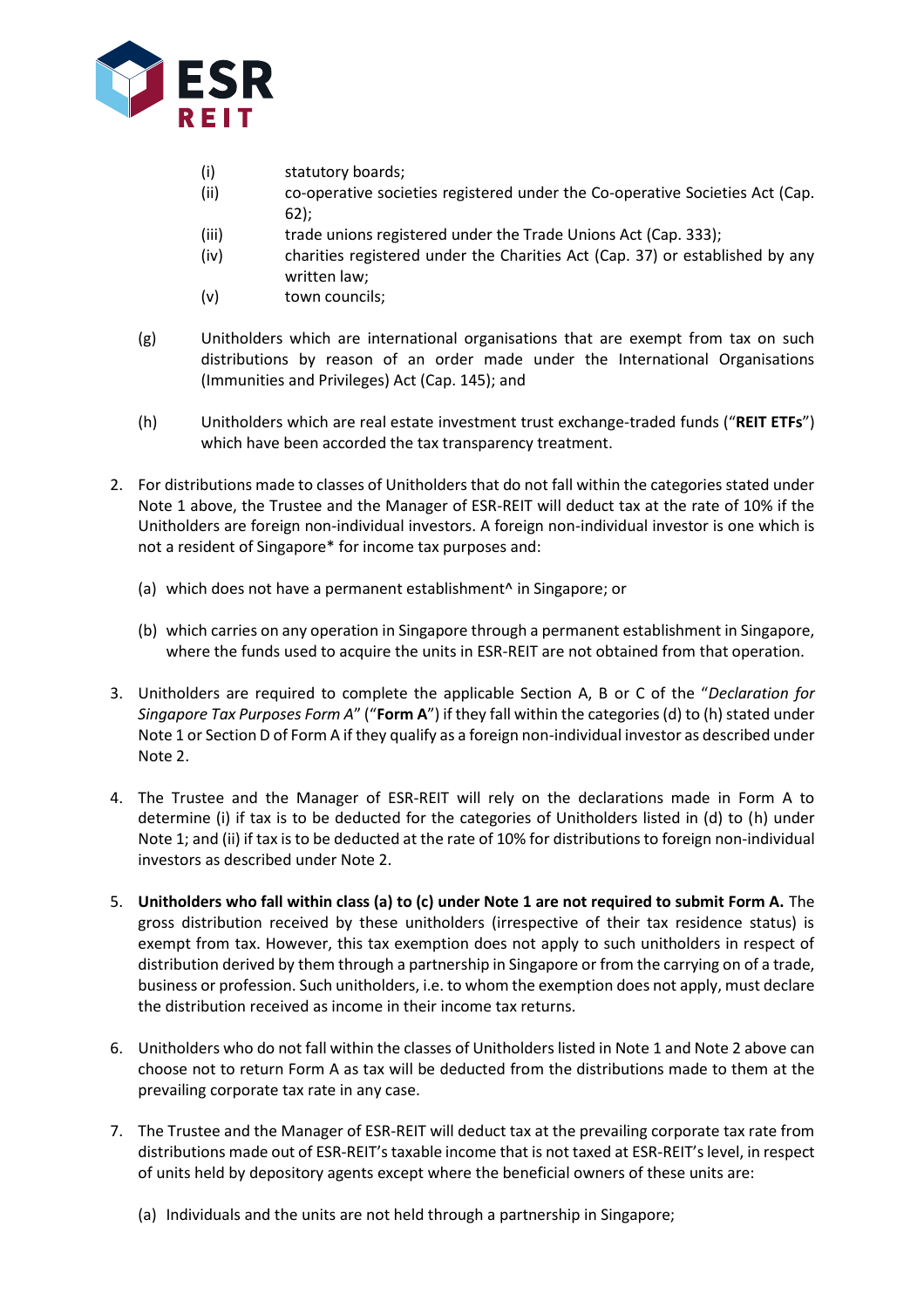

- (b) Qualifying unitholders as listed in categories (d) to (h) under Note 1; or
- (c) Foreign non-individual investors.

For units held through the depository agents, the depository agents must complete the "*Declaration by Depository Agents for Singapore Tax Purposes Form B*" ("**Form B**") and its annexes (Annex 1 for individuals, Annexes 2 and 2.1 for qualifying Unitholders and Annex 3 for foreign nonindividuals).

- 8. Form A and Form B (and its annexes) will be sent to Unitholders and depository agents respectively, by ESR-REIT's Unit Registrar, B.A.C.S. Private Limited, on or around **30 October 2018.**
- 9. Unitholders (Form A) and the depository agents (Form B and its annexes) will have to complete the forms legibly and send it to the Unit Registrar such that it is received by **5.00 p.m. on 12 November 2018**. The Trustee and the Manager of ESR-REIT will rely on the declarations made in Form A and Form B to determine if tax is to be deducted. Failure to comply with any of these requirements will render Form A and Form B invalid and the Trustee and the Manager of ESR-REIT will be obliged to deduct the appropriate amount of tax from the distributions in respect of which this announcement is made.
- 10. Unitholders who hold units under the Central Provident Fund Investment Scheme (**CPFIS**) and the Supplementary Retirement Scheme (**SRS**) do not have to return the Form as they will receive gross distributions paid to their respective CPFIS and SRS accounts.

## **IMPORTANT REMINDER**

**Unitholders and the depository agents must complete and return the "***Declaration for Singapore Tax Purposes Forms A and B (and its annexes)" to* **B.A.C.S. Private Limited's office by 5.00 pm on 12 November 2018 in order to receive the distributions either at gross or at net as described above.**

## **DECLARATION IN INCOME TAX RETURN**

This distribution is considered as income for the year 2018. Beneficial owners of these distributions, other than those who are exempt from tax on distributions, are required to declare the taxable income component of the distributions as taxable income in their income tax return for the Year of Assessment 2019.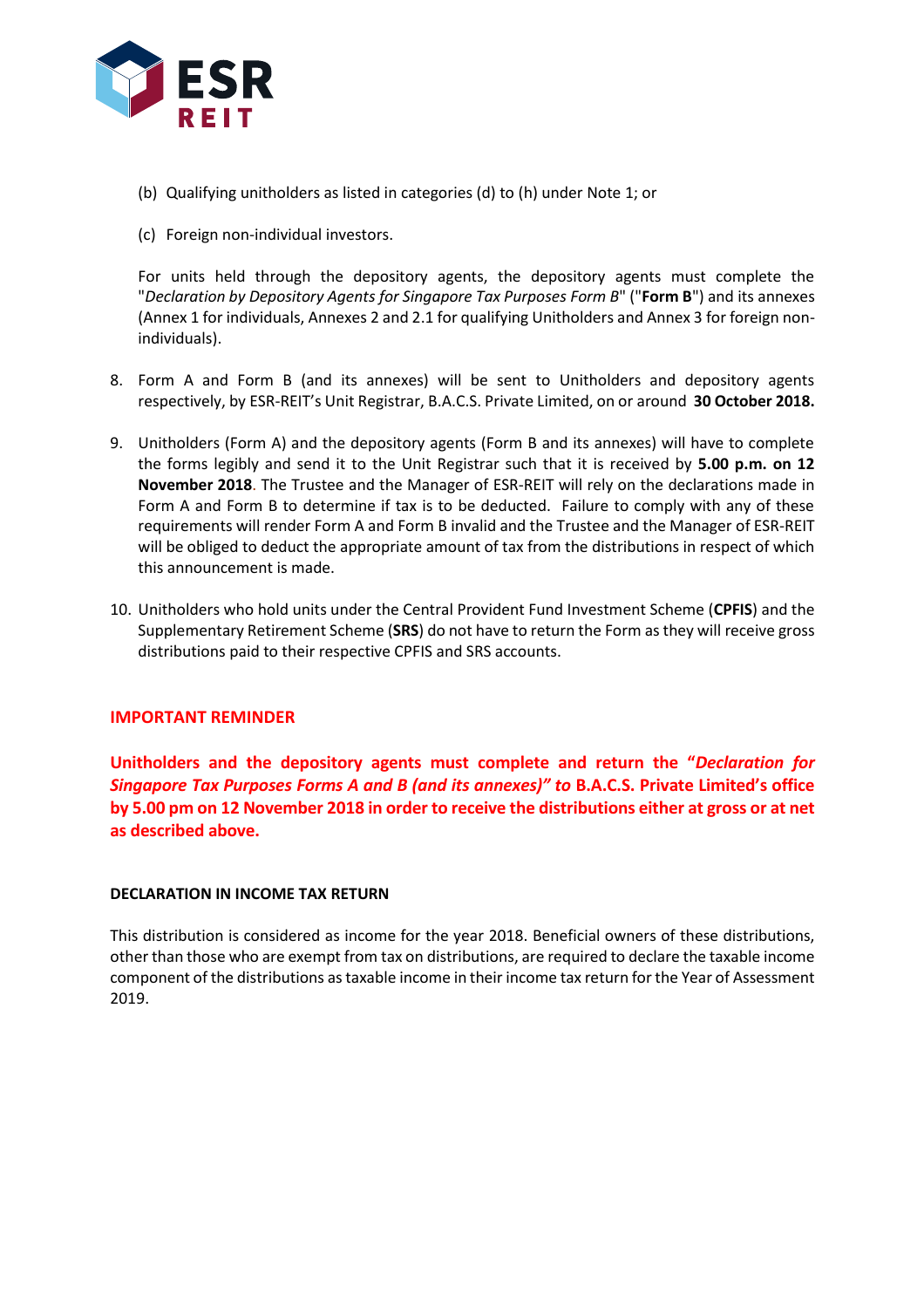

#### **IMPORTANT DATES AND TIMES**

| <b>Timeline</b>                   | Event                                                                                                                                                                                       |
|-----------------------------------|---------------------------------------------------------------------------------------------------------------------------------------------------------------------------------------------|
| 9.00 a.m., 4 October 2018 (Thurs) | Units traded ex-date                                                                                                                                                                        |
| 5.00 p.m., 8 October 2018 (Mon)   | Close of ESR-REIT's Transfer Books and Register of<br>Unitholders                                                                                                                           |
| 5.00 p.m., 12 November 2018 (Mon) | Unitholders and depository agents must have<br>completed and returned the "Declaration for<br>Singapore Tax Purposes Form A and Form B" to the<br>Unit Registrar, B.A.C.S. Private Limited. |
| 26 November 2018 (Mon)            | Payment of distribution                                                                                                                                                                     |

Should Unitholders have any queries in relation to these procedures, please do not hesitate to contact:

ESR Funds Management (S) Limited Amy Low Acting Chief Financial Officer Tel: +65 6827 9336 amylow@esr-reit.com.sg

By Order of the Board ESR Funds Management (S) Limited As Manager of ESR-REIT (Company Registration No. 200512804G, Capital Markets Services Licence No. 100132-5)

Adrian Chui Chief Executive Officer 26 October 2018

## **Notes**

- \* A Company is not a resident of Singapore if the management and control of its business is exercised outside Singapore.
- ^ Under the Singapore Income Tax Act, permanent establishment means a fixed place where business is wholly or partly carried on including a place of management, a branch, an office, a factory, a warehouse, a workshop, a farm or plantation, a mine, oil well, quarry or other place of extraction of natural resources, a building or work site or a construction, installation or assembly project. A unitholder shall be deemed to have a permanent establishment in Singapore if it:
	- (i) carries on supervisory activities in connection with a building or work site or a construction, installation or assembly project; or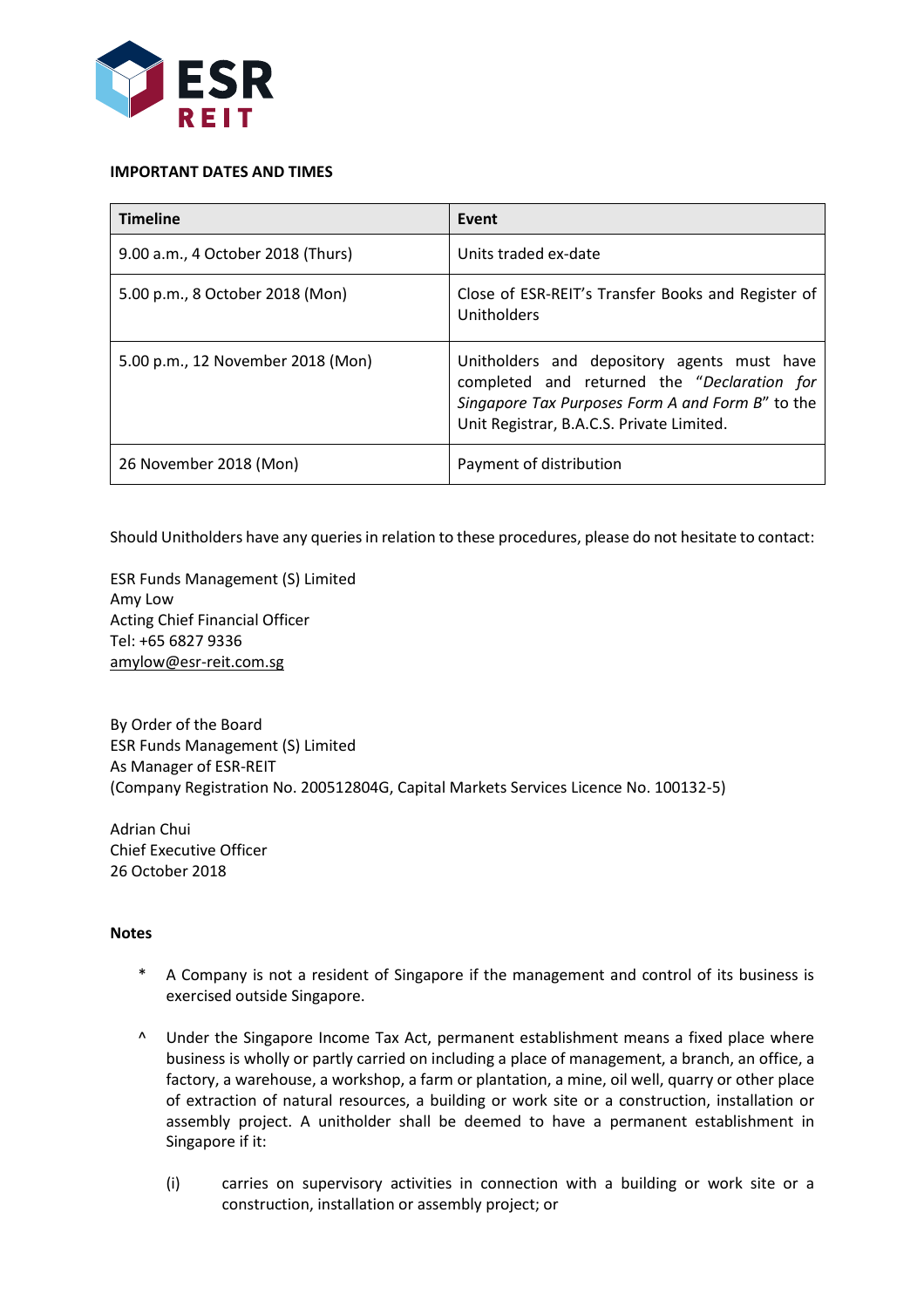

- (ii) has another person acting on the Unitholder's behalf in Singapore who:
	- (a) has and habitually exercises an authority to conclude contracts;
	- (b) maintains stock of goods or merchandise for the purpose of delivery on its behalf; or
	- (c) habitually secures orders wholly and almost wholly for the Unitholder or for such other enterprises as are controlled by the Unitholder.

# **About ESR-REIT**

ESR-REIT has been listed on the Singapore Exchange Securities Trading Limited since 25 July 2006.

ESR-REIT invests in quality income-producing industrial properties and as at 22 October 2018 has a diversified portfolio of 56 properties located across Singapore, with a total gross floor area of approximately 13.6 million sq ft and a property value of S\$2.94 billion<sup>1</sup>. The properties are in the following business sectors: General Industrial, Light Industrial, Logistics/Warehouse, Hi-Specs Industrial, and Business Park, and are located close to major transportation hubs and key industrial zones island-wide.

The Manager's objective is to provide Unitholders with a stable and secure income stream through the successful implementation of the following strategies:

- Acquisition of value-enhancing properties;
- Pro-active asset management;
- Divestment of non-core properties; and
- Prudent capital and risk management.

ESR Funds Management (S) Limited, the Manager of ESR-REIT, is owned by namely, ESR Cayman Limited ("ESR") (67.3%), Shanghai Summit Pte. Ltd. (25.0%), and Mitsui & Co., Ltd (7.7%).

For further information on ESR-REIT, please visit www.esr-reit.com.sg.

## **About the Sponsor ESR**

ESR is a leading pure-play pan-Asia logistics real estate developer, owner, and operator focused on the key metropolitan areas most closely tied with consumption and global trade. Co-founded by senior management and Warburg Pincus, ESR is backed by some of the world's preeminent investors including APG, CITIC CLSA, CPPIB, Goldman Sachs, JD.com, PGGM, Ping An and SK Holdings. The ESR platform represents one of the largest in the Asia-Pacific region, spanning across Mainland China, Japan, Singapore, South Korea, Australia and India. The company also runs capital and fund management offices in Hong Kong and Singapore. As at 30 June 2018, the company's assets under management reached approximately US\$13 billion, and the gross floor area of projects owned and under development stood at over 10 million square metres.

 $\overline{a}$ <sup>1</sup> Includes valuation of 7000 Ang Mo Kio Avenue 5 on a 100% basis, of which ESR-REIT has 80% economic interest.